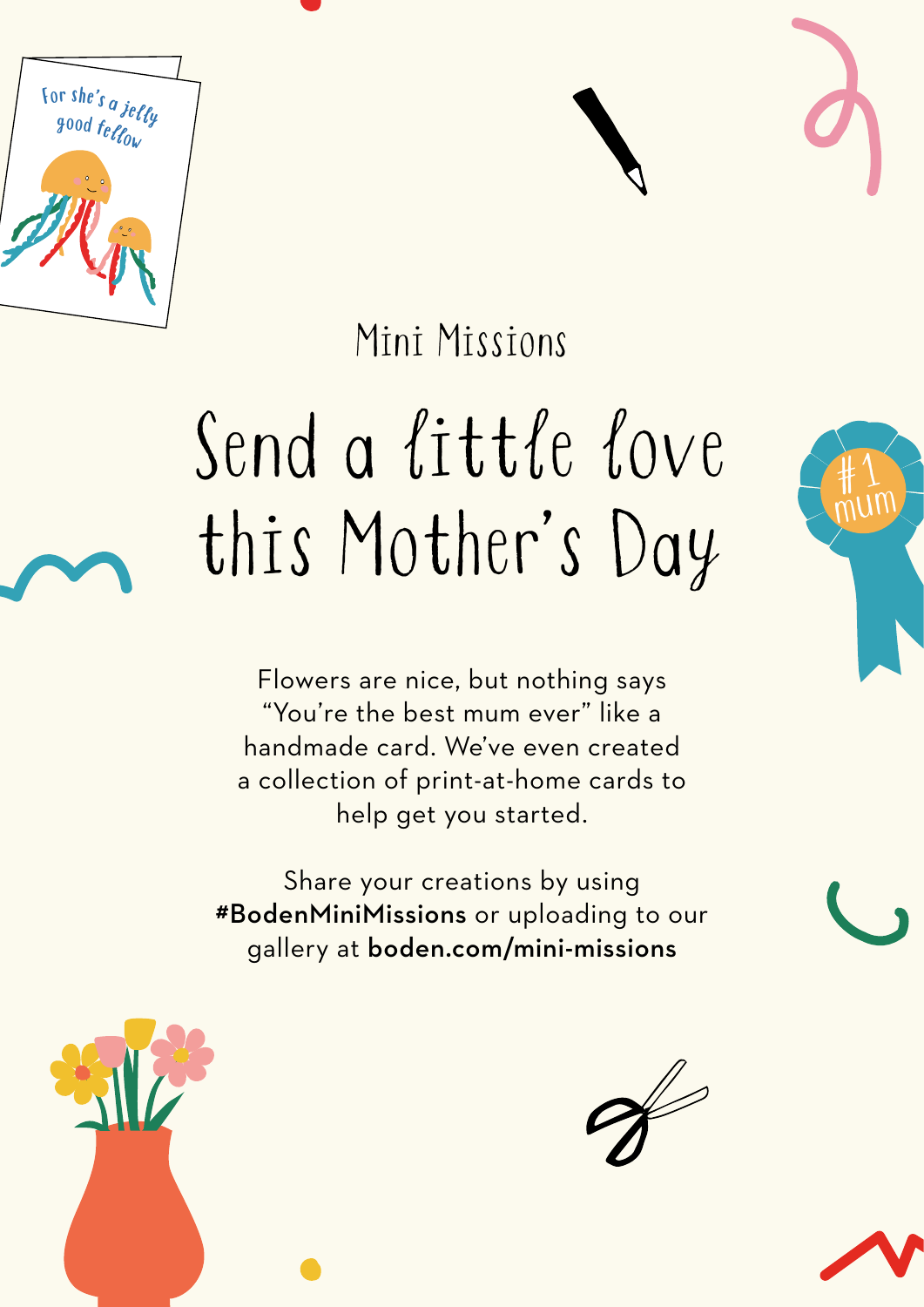## Make a super cool Mother's Day card

Whether it's mum, step-mum, grandma or anyone else you're celebrating this Mother's Day, they deserve a handmade card. Just add imagination.

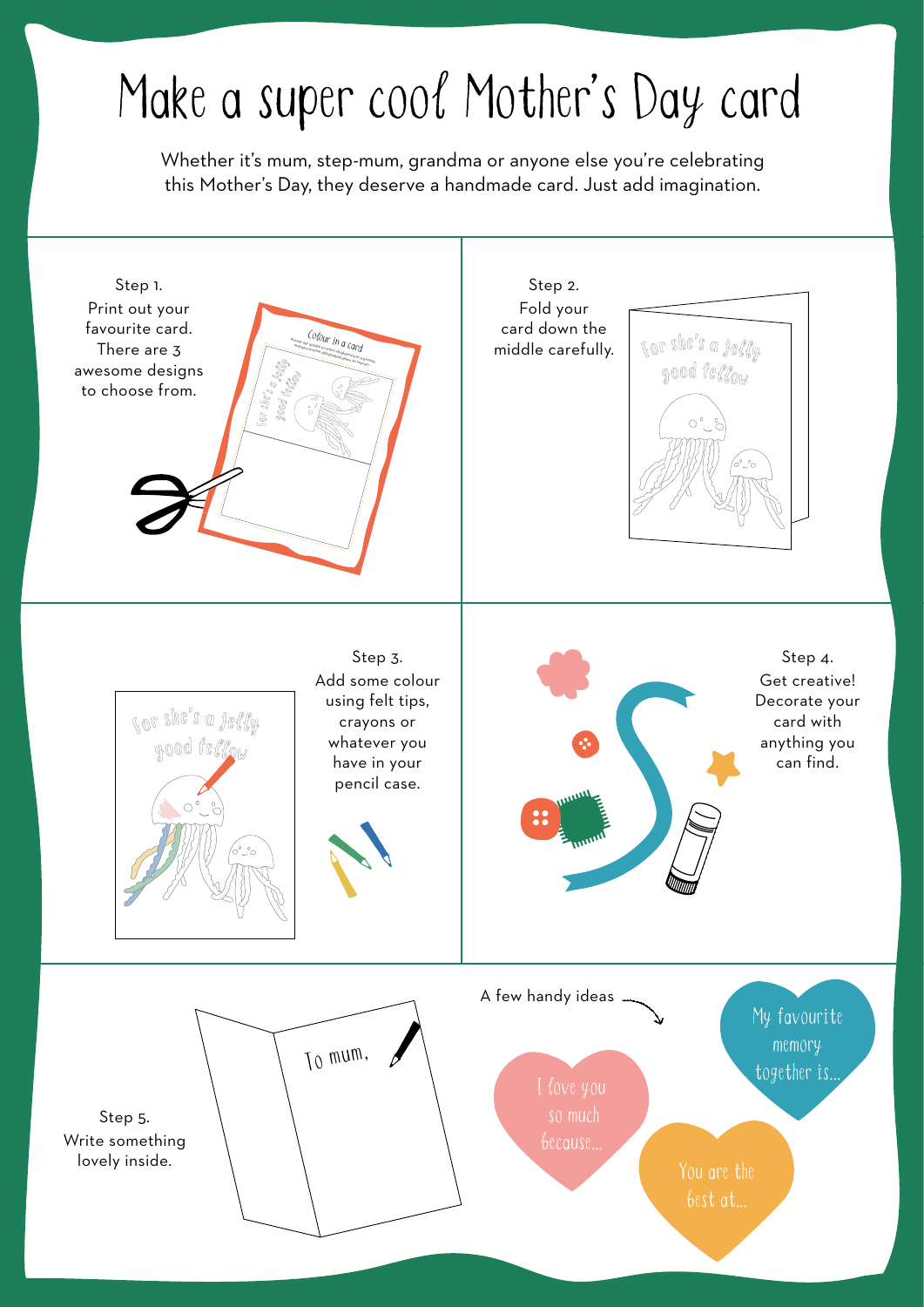$O_0O$  $\circ$ <sup>(</sup>  $\begin{array}{c}\n0 \\
\hline\n\end{array}$ \_\_\_\_\_\_\_\_\_\_\_\_\_\_\_\_\_\_\_\_\_\_\_\_\_\_\_\_\_\_\_\_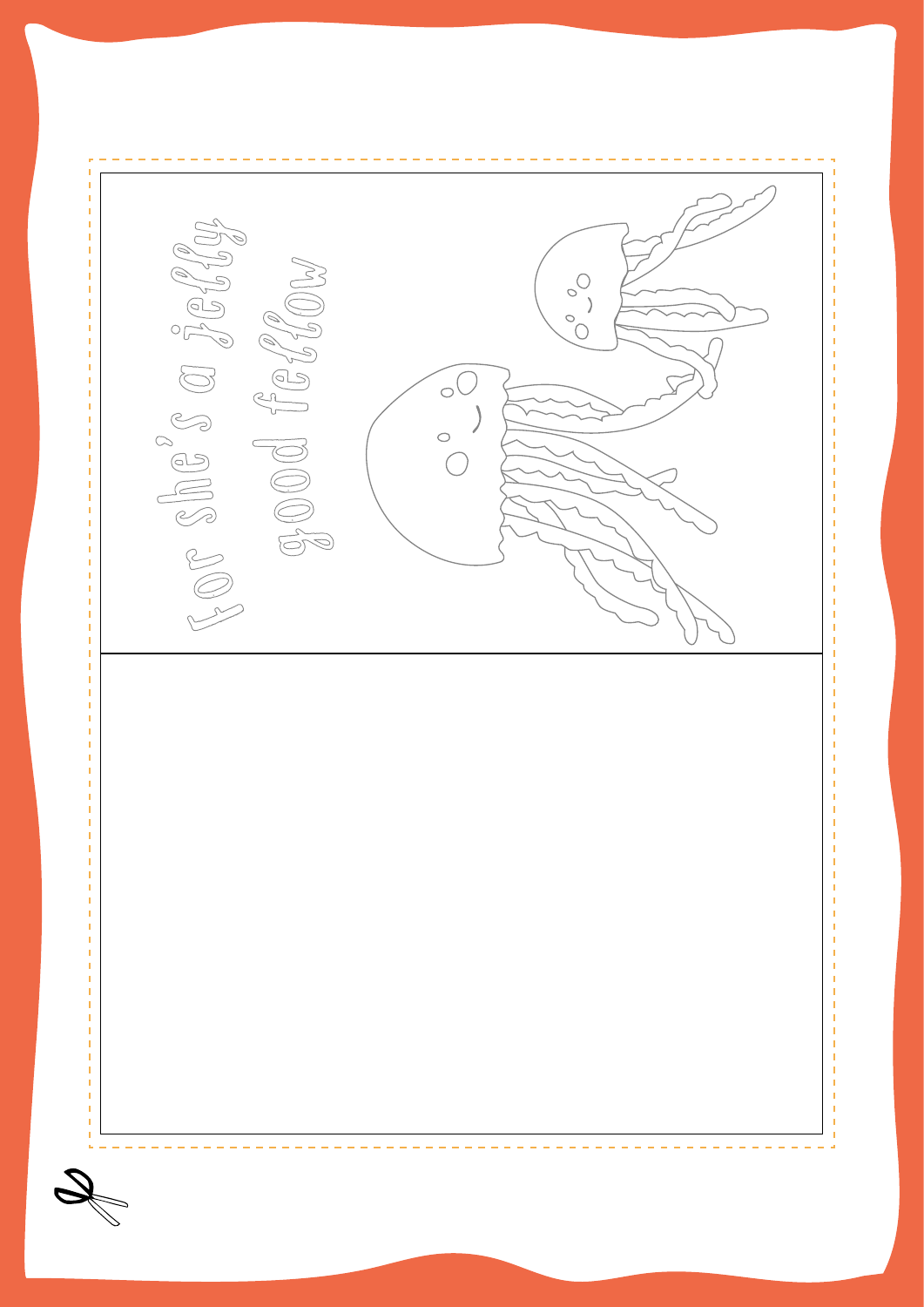

 $\mathscr{D}$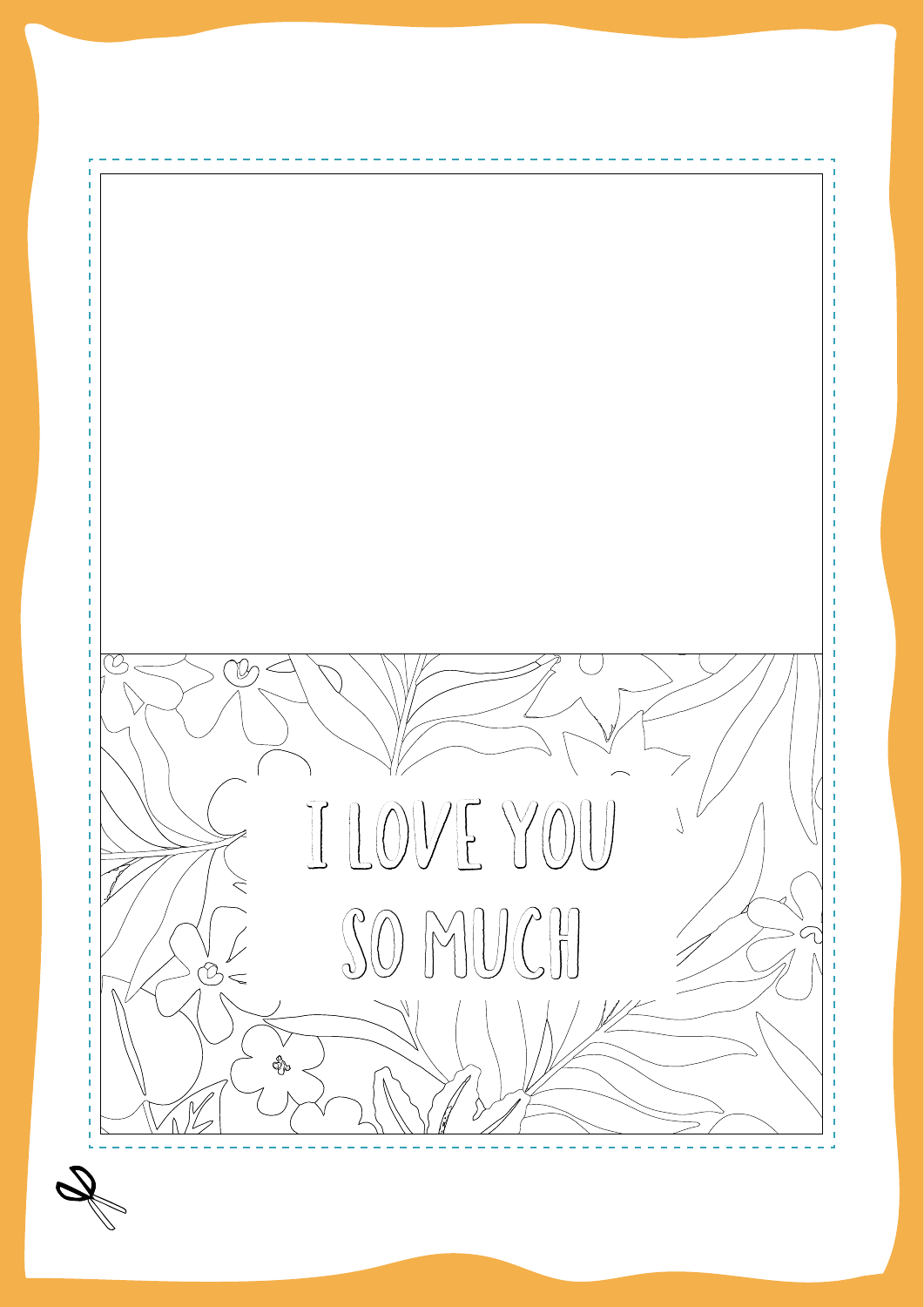